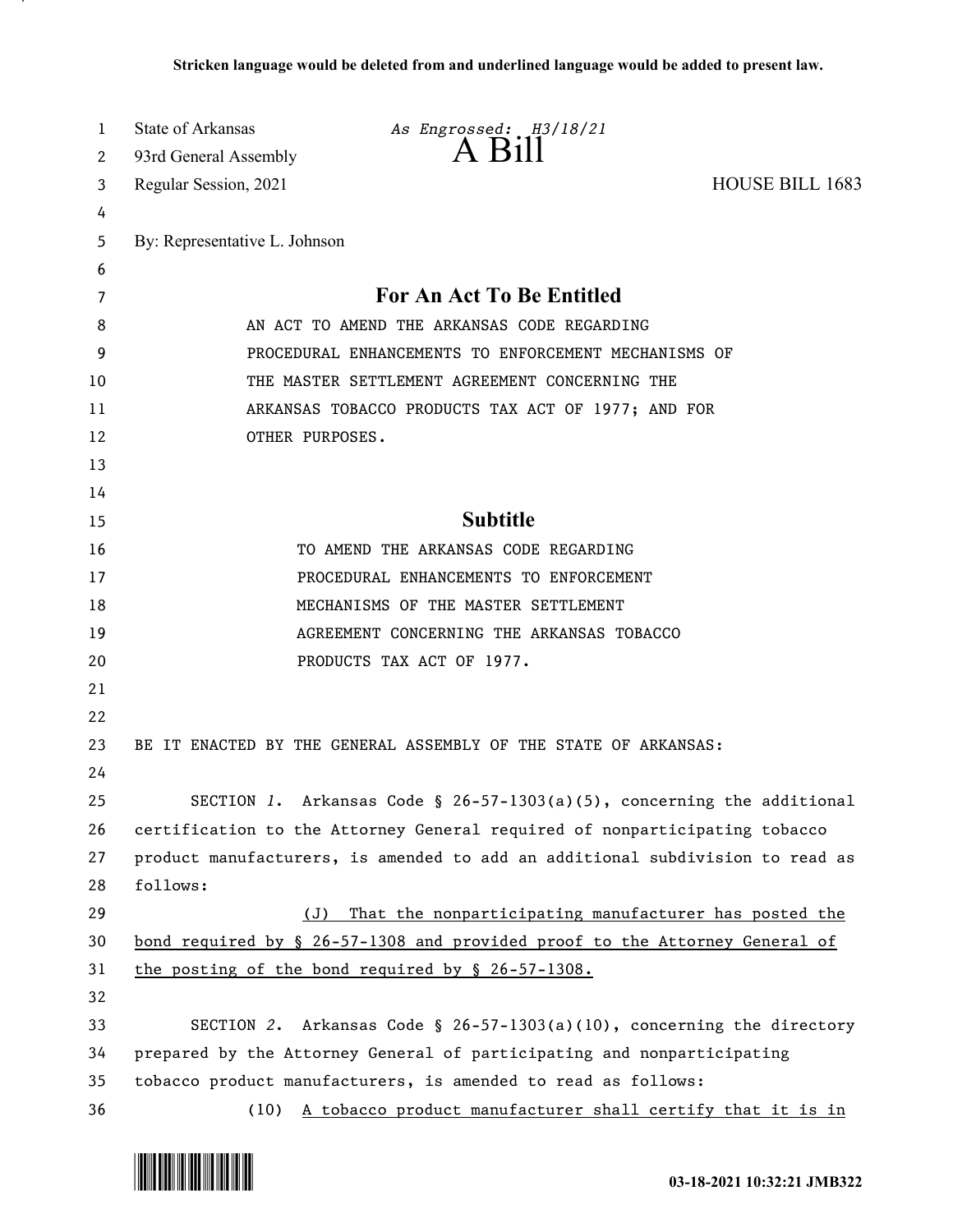compliance with all applicable requirements imposed under federal law and federal regulations related to the manufacturer and distribution of cigarettes. (11)(A) It is unlawful for a person to submit a certification required by this section that asserts the truth of any material matter that the person knows to be false or inaccurate. (B) In addition to any other provision of law, the Attorney General may seek a civil penalty in an amount not to exceed ten thousand dollars (\$10,000) against a person that violates this subsection. (C) A civil penalty collected under this section is general revenue of the state. SECTION *3*. Arkansas Code § 26-57-1303(b)(3)(C), concerning the directory of cigarettes approved for stamping and sale, is amended to read as follows: (C) The total nationwide reported sales of cigarettes on which federal excise tax is paid exceeds the sum of its nationwide reports under 15 U.S.C. § 376, as it existed on January 1, 2011, and any interstate 19 reports by more than five percent (5%) of its total sales or one million 20 (1,000,000) cigarettes, whichever is less, unless the nonparticipating manufacturer cures or satisfactorily explains the discrepancy within thirty (30) days after receiving notice of the discrepancy. SECTION *4*. Arkansas Code § 26-57-1303(b)(4)(C), concerning tobacco product manufacturers not included in the directory maintained by the Attorney General, is amended to read as follows: 27 (C)(i) The tobacco product manufacturer and or the tobacco product manufacturer's brand families, whether or not listed by the nonparticipating manufacturer, have been removed, excluded, or is otherwise ineligible for listing from the directory of another state based on acts or omissions that would, if done in this state, serve as a basis for removal from the directory maintained by the Attorney General under this section, 33 unless the tobacco product manufacturer demonstrates that  $\pm\epsilon$  the removal from the other state's directory was effected without due process. (ii) A tobacco product manufacturer that is removed or excluded from the state directory, or is otherwise ineligible for listing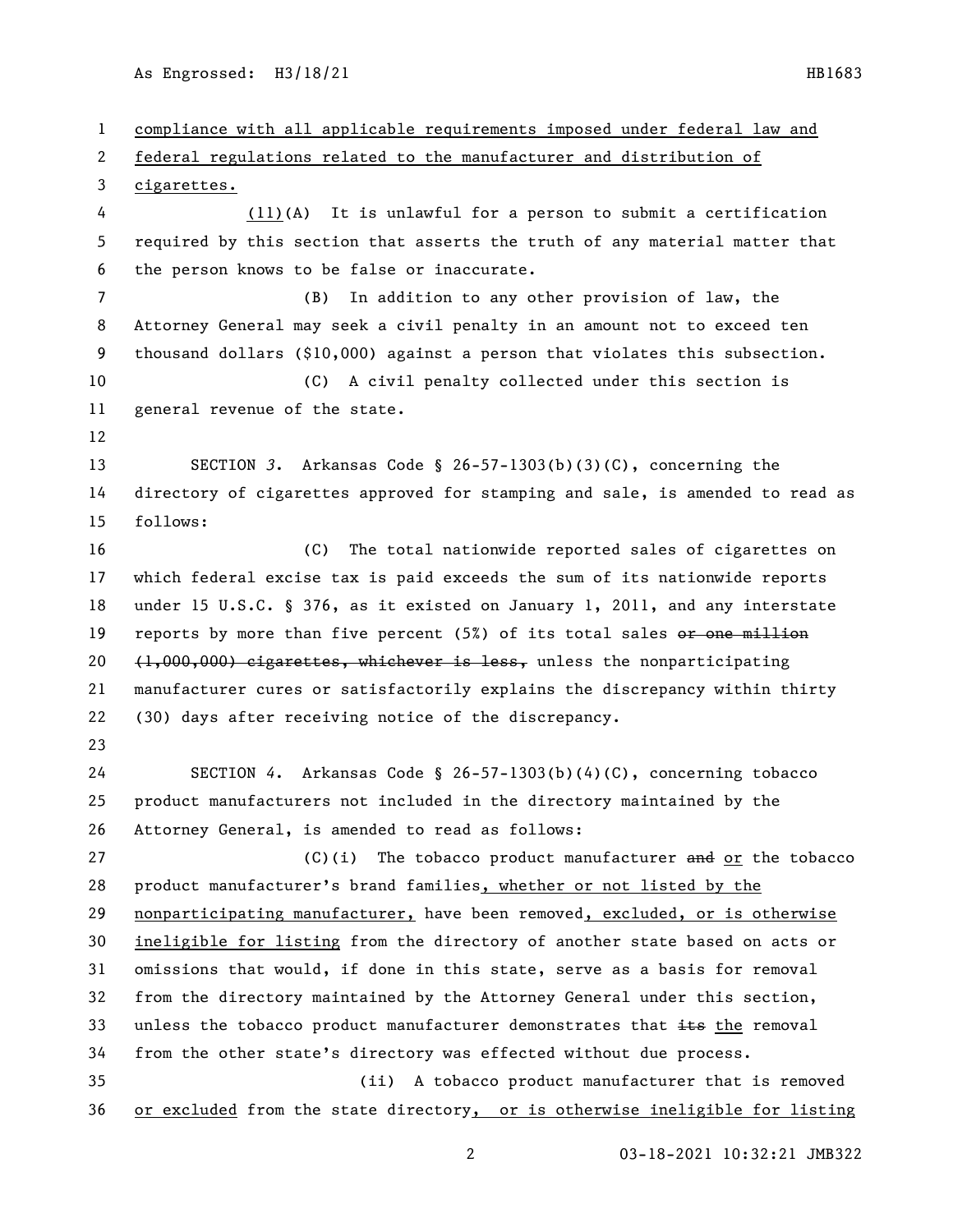1 in the state directory under this subsection shall may be eligible for 2 relisting in the directory described in this subsection on the earlier of the 3 date on which the tobacco product manufacturer cures upon the curing of the 4 violation or the date on which the tobacco product manufacturer is reinstated to the directory in the other state. SECTION *5*. Arkansas Code § 26-57-1304(c)(1), concerning the requirement that a nonparticipating manufacturer have an agent for service of process, is amended to read as follows: (c)(1) Any nonparticipating manufacturer whose cigarettes are sold in this state or has funds deposited under §§ 26-57-260 and 26-57-261, and who has not appointed and engaged an agent as required by this subchapter shall be deemed to have appointed the Secretary of State as the agent and may be proceeded against in courts of this state by service of process upon the Secretary of State. SECTION *6*. Arkansas Code § 26-57-1305(e)(1)(B), concerning quarterly escrow installments for tobacco products manufacturers, is amended to read as follows: (B) Quarterly installments of escrow deposits required 21 under subdivision  $(e)(1)(A)$  of this section shall be deposited into a qualified escrow account established to receive escrow deposits required by §§ 26-57-260 and 26-57-261 not later than twenty (20) thirty (30) calendar days after the end of the quarter in which the sales were made. SECTION *7*. Arkansas Code § 26-57-1306(f), concerning penalties and other remedies against a tobacco product manufacturer, is amended to read as follows: (f)(1) In addition to any other provision of law, the Attorney General may seek a civil penalty in an amount not to exceed five hundred dollars (\$500) per day for: 32 (A) The the knowing failure of a wholesaler to timely or accurately comply with § 26-57-1305(a); or (B) The failure of a wholesaler to timely comply with § 26-57-1305(a). (2) A civil penalty collected under this section is general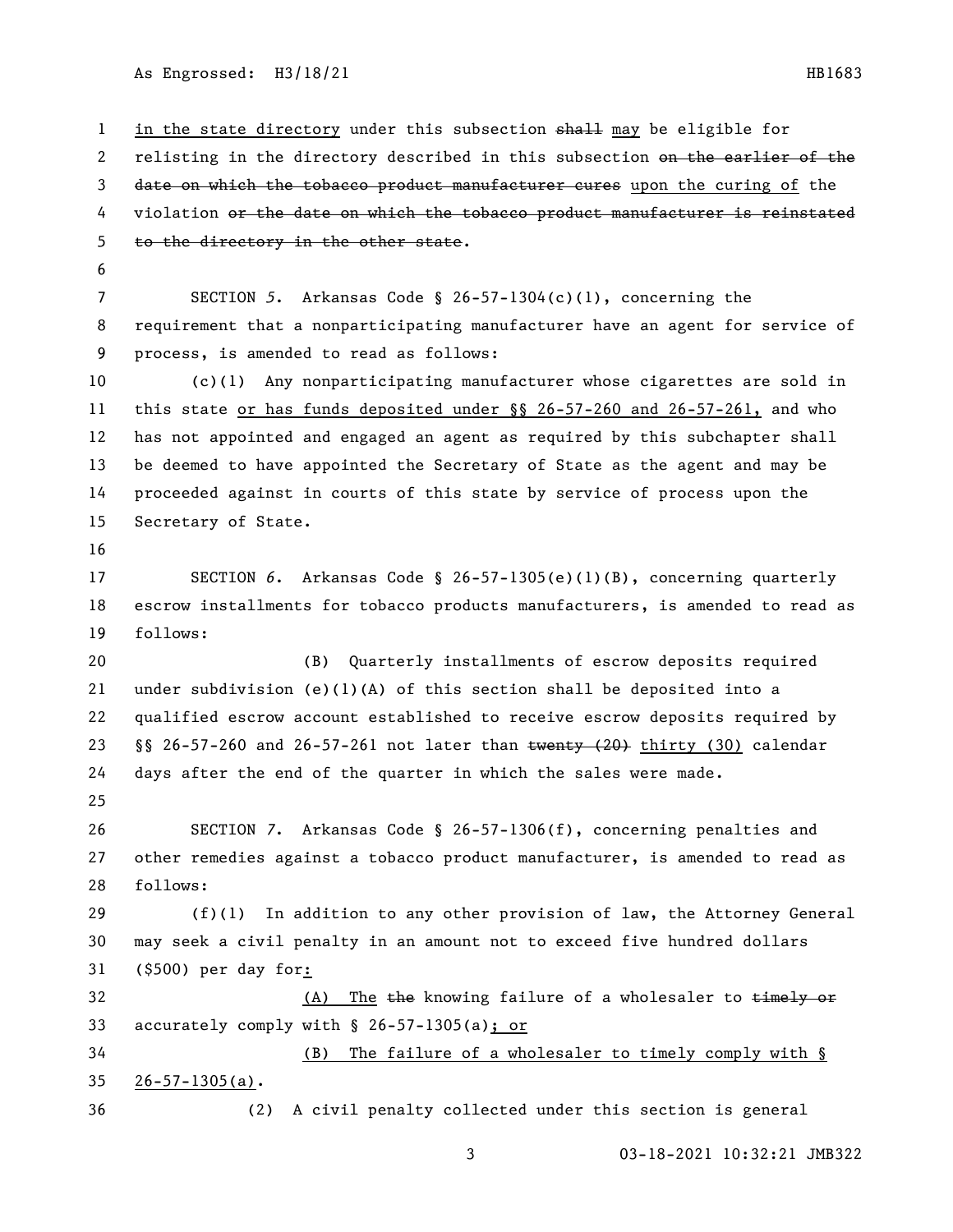revenue of the state. SECTION *8*. Arkansas Code § 26-57-1308 is amended to read as follows: 26-57-1308. Bond. (a) If a newly qualified nonparticipating manufacturer is to be listed in the directory maintained by the Attorney General under § 26-57-1303 or if the Attorney General determines that a nonparticipating manufacturer who has filed a certification under § 26-57-1303 poses an elevated risk for noncompliance with either § 26-57-1305 or §§ 26-57-260 and 26-57-261, the nonparticipating manufacturer and the nonparticipating manufacturer's brand families shall not be included in the directory unless the nonparticipating 12 manufacturer or its United States importer that undertakes joint and several liability for the nonparticipating manufacturer's performance under § 26-57- 1307 has posted a bond in accordance with this section.  $(b)(1)$  The bond required under subsection (a) of this section shall be posted by corporate surety located within the United States in an amount 17 equal to the greater of fifty thousand dollars (\$50,000) or the amount of 18 escrow the manufacturer in either its current form or predecessor form was required to deposit as a result of its previous two (2) calendar quarters 20 sales in the state. (2) The bond required under subsection (a) of this section shall be written in favor of the state and shall be conditioned on the performance 23 by the nonparticipating manufacturer or its United States importer that undertakes joint and several liability for the manufacturer's performance under § 26-57-1307 of all of the nonparticipating manufacturer's duties and obligations under § 26-57-1305 or §§ 26-57-260 and 26-57-261. 27 (e) A nonparticipating manufacturer may be deemed to pose an elevated 28 risk for noncompliance with this section if: 29 (1) The nonparticipating manufacturer or any affiliate thereof has underpaid an escrow obligation with respect to any state during the calendar year or within the past three (3) calendar years unless: (A) The manufacturer did not knowingly or recklessly make an underpayment, and the manufacturer promptly cured the underpayment within one hundred eighty (180) days of receiving the notice of the underpayment; or (B) The underpayment or lack of payment is the subject of a good faith dispute as documented to the satisfaction of the Attorney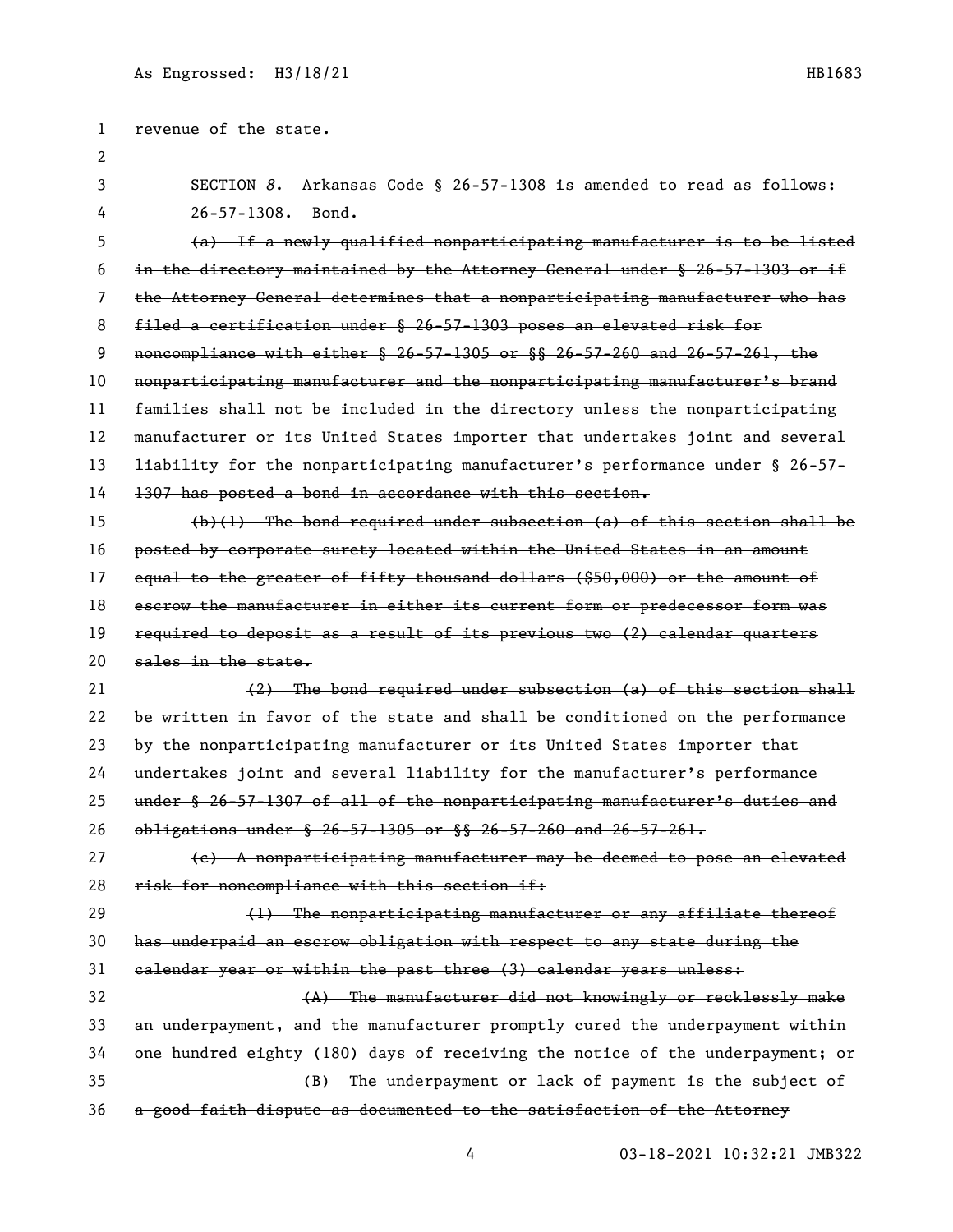| 1  | General, and the underpayment is cured within one hundred eighty (180) days   |
|----|-------------------------------------------------------------------------------|
| 2  | of entry of a final order establishing the amount of the required escrow      |
| 3  | payment;                                                                      |
| 4  | (2) A state has removed the manufacturer, the manufacturer's                  |
| 5  | brands or brand families, an affiliate of the manufacturer, or any of the     |
| 6  | affiliate's brands or brand families from the state's tobacco directory for   |
| 7  | noncompliance with the state's law during the calendar year or within the     |
| 8  | past three (3) calendar years; or                                             |
| 9  | (3) A state has litigation pending against, or an unsatisfied                 |
| 10 | judgment against, the manufacturer or any affiliate of the manufacturer for   |
| 11 | escrow, penalties, costs, or attorney's fees related to noncompliance with    |
| 12 | state escrow laws.                                                            |
| 13 | (d) A newly qualified nonparticipating manufacturer may be required to        |
| 14 | post a bond under this section for the first three (3) years of the newly     |
| 15 | qualified nonparticipating manufacturer's listing or longer if the newly      |
| 16 | qualified nonparticipating manufacturer has been deemed to pose an elevated   |
| 17 | risk for noncompliance.                                                       |
| 18 | $(a)(1)$ A nonparticipating manufacturer shall post a bond with the           |
| 19 | Attorney General as a condition of the inclusion of its brand families in the |
| 20 | state directory.                                                              |
| 21 | (2) Proof that the bond has been posted shall be submitted as                 |
| 22 | part of the annual and quarterly certifications required by this subchapter.  |
| 23 | The bond shall be in effect at least ten (10) days in advance of<br>(b)       |
| 24 | each calendar quarter.                                                        |
| 25 | The amount of the bond shall be the greater of:<br>(c)                        |
| 26 | The highest required escrow amount due from the<br>(1)                        |
| 27 | nonparticipating manufacturer or its predecessor for any one (1) of the       |
| 28 | twelve (12) previous calendar quarters; or                                    |
| 29 | (2) Fifty thousand dollars (\$50,000).                                        |
| 30 | The bond shall be written in favor of the State of Arkansas and<br>(d)        |
| 31 | shall be conditioned on the performance by the nonparticipating manufacturer  |
| 32 | of all obligations imposed under §§ 26-57-260 and 26-57-261, including any    |
| 33 | fees, penalties, or related financial obligations.                            |
| 34 | $(e)(1)$ If a nonparticipating manufacturer that posted a bond has            |
| 35 | failed to make or have made on its behalf deposits equal to the full amount   |
| 36 | owed for a quarter within fifteen (15) days following the due date of the     |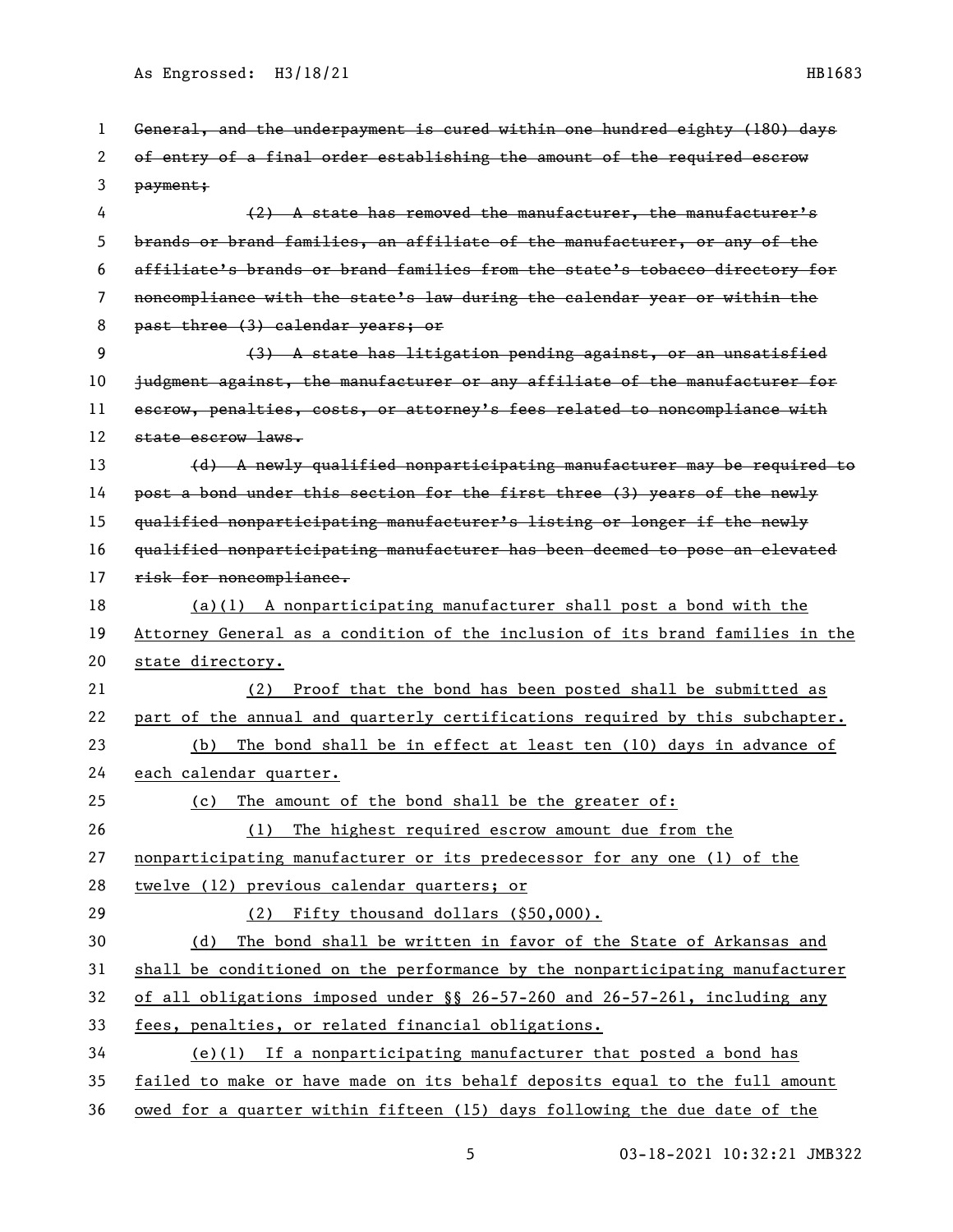| 1  | quarter, the state may execute on the bond in the amount equal to any amount |
|----|------------------------------------------------------------------------------|
| 2  | of the escrow due.                                                           |
| 3  | Amounts that the state collects on a bond shall be general<br>(2)            |
| 4  | revenue of the state and shall reduce the amount of escrow due from that     |
| 5  | nonparticipating manufacturer in the dollar amount collected.                |
| 6  | (3) Escrow obligations above the amount collected on the bond                |
| 7  | remain due from that nonparticipating manufacturer and from the importers    |
| 8  | that sold its cigarettes during that calendar quarter.                       |
| 9  | $(f)(1)$ The state may also execute on the bond after having obtained a      |
| 10 | judgment against a nonparticipating manufacturer.                            |
| 11 | (2) Any financial obligations, including fees and penalties,                 |
| 12 | recoverable under §§ 26-57-260 and 26-57-261 shall be covered by the bond.   |
| 13 | (3) Any amounts collected on the bond shall first be allocated               |
| 14 | to reduce any escrow obligation by payment into the State Treasury.          |
| 15 | The Attorney General may adopt rules necessary to implement this<br>(g)      |
| 16 | section.                                                                     |
| 17 |                                                                              |
| 18 | SECTION 9. Arkansas Code Title 26, Chapter 57, Subchapter 13, is             |
| 19 | amended to add an additional section to read as follows:                     |
| 20 | 26-57-1309. Assignment of funds placed into escrow.                          |
| 21 | $(a)(1)$ Notwithstanding § 26-57-261, a tobacco product manufacturer         |
| 22 | that elects to place funds into escrow may make an irrevocable assignment of |
| 23 | its interest in the funds to the benefit of the state.                       |
| 24 | (2) The assignment shall be permanent and shall apply to all                 |
| 25 | funds in the subject escrow account at the time of assignment or that may    |
| 26 |                                                                              |
|    | subsequently come into such account, including those deposited into the      |
| 27 | escrow account prior to the assignment being executed, those deposited into  |
| 28 | the escrow account after the assignment is executed, and interest or other   |
| 29 | appreciation on such funds.                                                  |
| 30 | (3) Any interest or other appreciation withdrawn from the                    |
| 31 | subject escrow account before the time of assignment shall not be a part of  |
| 32 | the assignment.                                                              |
| 33 | The tobacco product manufacturer, the Attorney General, and<br>(4)           |
| 34 | the financial institution where the escrow account is maintained shall make  |
| 35 | such amendments to the qualified escrow account agreement, title to the      |